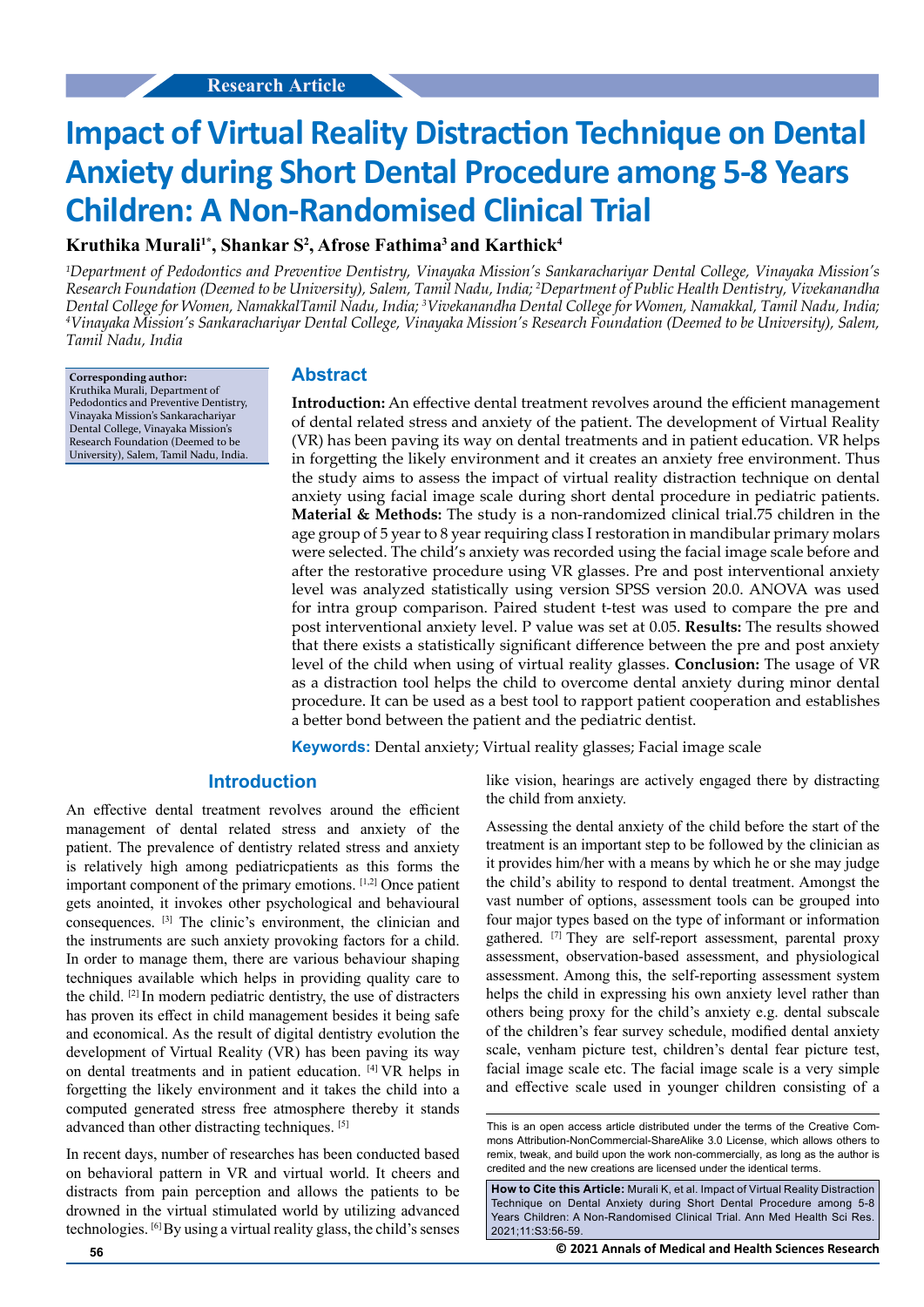Murali K, et al.: Impact of Virtual Reality Distraction Technique on Dental Anxiety during Short Dental Procedure among 5-8 Years Children: A Non-Randomised Clinical Trial

range of five faces with facial expressions ranging from very unhappy to very happy. [8] A child simply needs to point to the cartoon that best represents himself or herself at that moment. The scale is scored by giving a value of one to the most positive affect face and five to the most negative affect face.

This study aims to assess the impact of virtual reality distraction technique on dental anxiety using facial image scale during short dental procedure in pediatric patients.

## **Materials and Methods**

A non-randomized clinical trial was conducted in the department of Public health dentistry, Vivekanandha dental college for women, Namakkal. Informed consent was obtained from children's parents or guardians before participation in the study. Participant's confidentiality was assured with an identity number and the records were maintained only by the researcher. A total number of 75 children within the age group of 5 year to 8 year inclusive of both the genders were selected by simple random sampling method (*i.e.* a total of 134 children who fall under the inclusion criteria were included by convenience method for a duration of 3 months from this 134 samples a sample of 75 were randomly selected by simple random sampling techniquecomputer generated table of random numbers). Children who require class I restoration in mandibular primary molars with no medical history where included in the study. Children who had previous dental visits, challenged/ compromised children, children's of parents who didn't give informed consent to participate in the study were excluded from the study.

The facial image scale was used to assess the anxiety levels before and after the treatment. The facial image scale consists of 5 facial expressions. The facial expressions range from a score of 1 to 5, with score 1 indicating "Very happy", 2: "Happy", 3: "Moderate", 4: "Unhappy" and 5 indicating "Very unhappy". [2]

Before the start of the treatment, as the child is made to sit on the dental chair, the child was shown the facial image scale and asked to point out the facial image which co-relates with his present state of mind [Figure 1].

Later the child was given a virtual reality glasses along with an in-built ear phones (virtual private theatre system). The child was allowed to choose his favourite cartoon video from a set of 5 [Figure 2].

After a period of 5 minutes from the start of the video, the restorative procedure was initiated and carried out. All the procedure was done by a single trained operator [Figure 3]. After the procedure is completed, the child was again asked to point out the facial image in the facial image scale which corelates with his current state of mind.

Pre and post interventional anxiety level of the child was recorded and analysed statistically using version SPSS version 20.0. The data followed a standard normal distribution when tested for normality by Saphiro's Wilks test so the following parmetric tests were used. ANOVA was used for intra group comparison. Paired student t-test was used to compare the pre and post interventional anxiety level. P value was set at 0.05.



**Figure 1:** Subjects expressing the level of anxiety using facial image scale.



**Figure 2:** Expression of the subject while using VR glass.

## **Results**

Table 1 shows the pre-interventional age wise mean anxiety level of the children. Before the intervention there exists a statistical significant difference between the age group (p value=0.31). Before the intervention, 5 year kids were more anxious than 8 year old kids. Table 2 shows the comparison of post-interventional age wise mean anxiety level of the children, which was found to be not statistically significant.

Table 3 shows the pre-interventional gender wise mean anxiety level of the children. Before the intervention there exists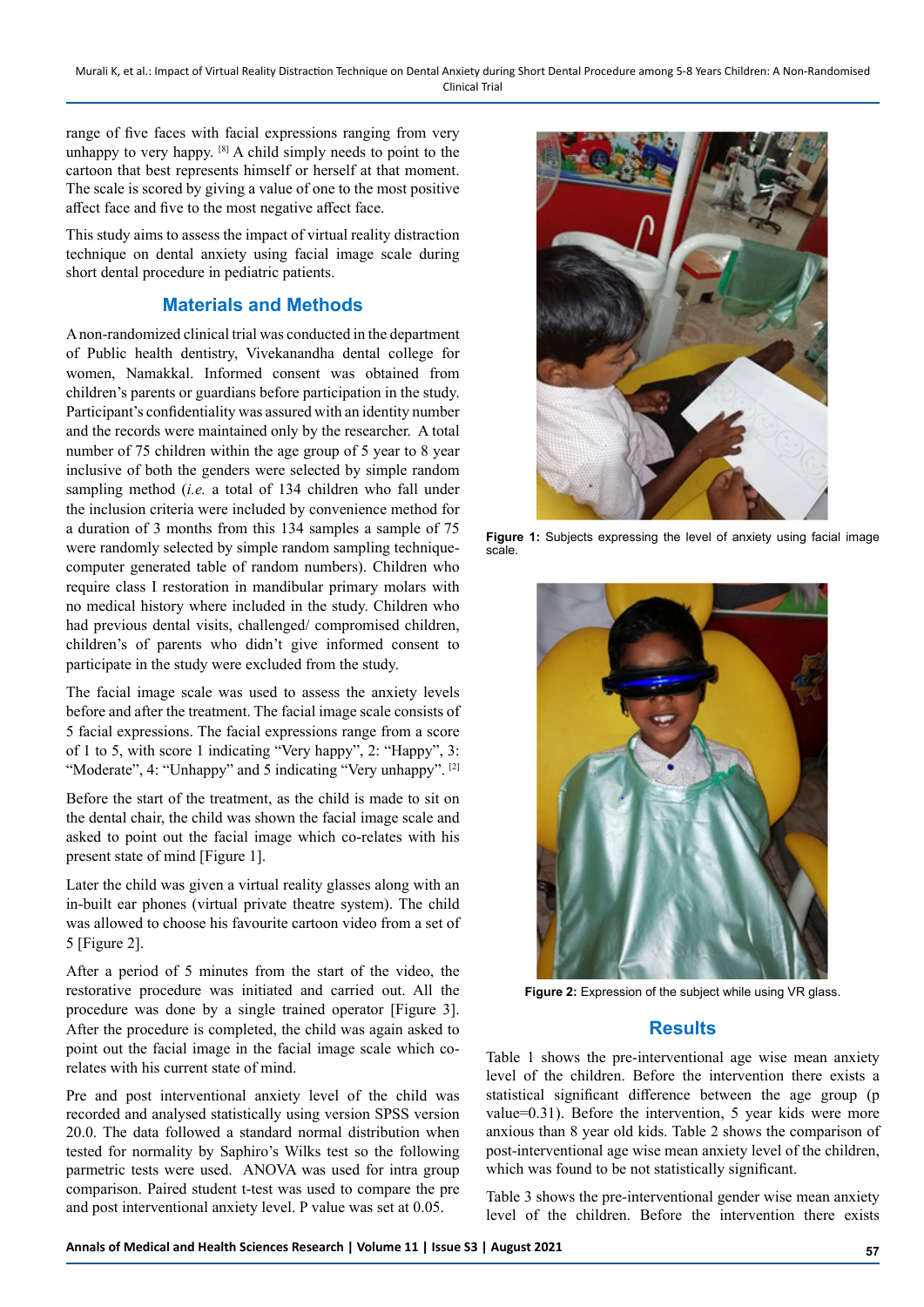a statistical significant difference between the genders (p value=0.09). It is found that females were more anxious than the male children. Table 4 shows the post- interventional gender



**Figure 3:** Investigator performing procedure on the subject while using VR glass.

| Table 1: Pre intervention comparison of mean anxiety scores<br>among different age group of children. |                |  |
|-------------------------------------------------------------------------------------------------------|----------------|--|
| Age group                                                                                             | Mean ± SD      |  |
| 5 Yrs                                                                                                 | $4.5 \pm 0.54$ |  |
| 6 Yrs                                                                                                 | $3.8 \pm 0.75$ |  |
| 7 Yrs                                                                                                 | $3.3 \pm 1.21$ |  |
| 8 Yrs                                                                                                 | $2.8 \pm 1.06$ |  |
| P value                                                                                               | $0.031*$       |  |

| Table 2: Post intervention comparison of mean anxiety scores<br>among different age group of children. |                |  |
|--------------------------------------------------------------------------------------------------------|----------------|--|
| Age group                                                                                              | Mean ± SD      |  |
| 5 Yrs                                                                                                  | $2 \pm 0.89$   |  |
| 6 Yrs                                                                                                  | $1.8 \pm 0.75$ |  |
| 7 Yrs                                                                                                  | $1.3 \pm 0.81$ |  |
| 8 Yrs                                                                                                  | $1.1 \pm 0.37$ |  |
| P value                                                                                                | 0.146NS        |  |

| Table 3: Pre intervention comparison of mean anxiety among<br>different gender. |                |  |
|---------------------------------------------------------------------------------|----------------|--|
| Sex group                                                                       | Mean ± SD      |  |
| Male                                                                            | $3.3 \pm 1.12$ |  |
| Female                                                                          | $3.8 \pm 1.02$ |  |
| P value                                                                         | በበ9*           |  |

| Table 4: Post intervention comparison of mean anxiety among<br>different gender. |                |  |
|----------------------------------------------------------------------------------|----------------|--|
| Sex group                                                                        | Mean ± SD      |  |
| Male                                                                             | $1.6 \pm 0.76$ |  |
| Female                                                                           | $1.5 \pm 0.79$ |  |
| P value                                                                          | 0.979NS        |  |

| Table 5: Comparison of anxiety score between pre and post<br>intervention among children by using virtual reality glasses. |                |         |  |  |
|----------------------------------------------------------------------------------------------------------------------------|----------------|---------|--|--|
| Group                                                                                                                      | Mean ± SD      | P value |  |  |
| Pre intervention                                                                                                           | $3.6 \pm 1.08$ | $.03*$  |  |  |
| Post intervention                                                                                                          | $1.5 \pm 0.76$ |         |  |  |

wise mean anxiety level of the children, where no statistically significant difference exits between the genders (p value=0.979).

Table 5 shows the level of anxiety pre and post usage of virtual reality glasses. There exist a statistically significant difference existing between the pre and post usage of virtual reality glasses with the pvalue=0.03.

## **Discussion**

Anxiety is an emotion which is directly proportionate to an unpleasant dental experience in the child. Children with dental anxiety keep avoiding the necessary dental treatment thereby leading to disease progression and more expensive treatment. It is the foremost duty of a pediatric dentist to make the child's dental visit more pleasing. There by making the child less anxious towards dental treatment in the future.

Though there are various methods of reducing the anxiety of child in a dental setup, a more joyful way of distracting the child from anxiety is in demand. Virtual reality is gaining its fame in the field of pediatric dentistry by making the child's dental treatment more enjoyable.

Virtual reality is a computer based technology which presents an artificial 3-dimensional fantasy stimulated atmosphere. The working mechanism of virtual reality is rather simple as it works connected to phone or a computer. It includes a display within the goggle which is to be mounted in head. Additional feature of the headphone cuts the child's from the dental environment virtually. Thus this setup creates a virtual space where they no longer mentally present in the current atmosphere. The application of virtual reality is wide enough in entertainment purpose, but its therapeutic use in treating pediatric patient, as a tool for distraction and behaviour management is recently been explored. [7] By making the child's dental experience more positive, it will help the child to walk-in to the dental office more willingly during next visit.

Children of age group 5 year to 8 year were included in this study, as children of younger age group exhibit more anxiety during dental treatment and displays signs of troublesome behaviour. According to Kesang et al., by the age of 5 years, the children have the cognitive ability to express their feelings, which justifies the choice of this age group for anxiety related studies. [9,10]

The reason behind using FIS to assess the dental anxiety in this study is that, by using this scale the child will be able to reflect the best state of his/her emotion by just pointing out a facial image during each stage of treatment as the verbal skill of the children is limited in younger ages. [11] Various validation studies have proved that FIS is a suitable measure for assessing dental anxiety in very young children. [12]

In the present study the female children were found to be more anxious than male children which is in accordance to the study conducted by Gaber et al. and the dental anxiety decreases with increase in age which is in concordance with the findings reported on a general decrease of childhood fears with increasing age. [13-16] This can be viewed from a developmental perspective.

In this study, there was no statistical significant difference in